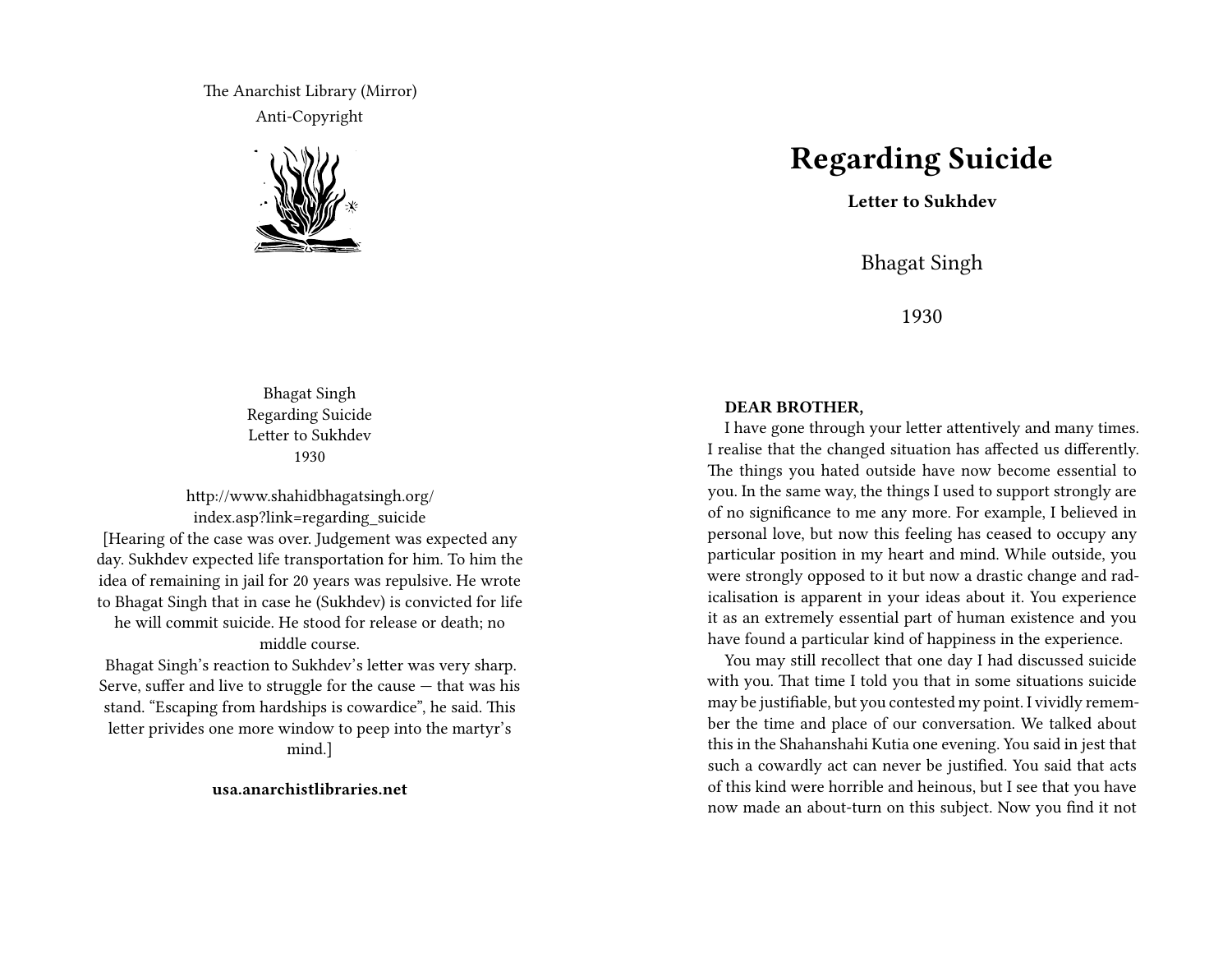only proper in certain situations but also necessary, even essential. My opinion is what you had held earlier, that suicide is a heinous crime. It is an act of complete cowardice. Leave alone revolutionaries, no individual can ever justify such an act.

You say you fail to understand how suffering alone can serve the country. Such a question from a person like you is really perplexing, because how much thoughtfully we loved the motto of the Naujawan Bharat Sabha — "to suffer and sacrifice through service". I believe that you served as much as was possible. Now is the time when you should suffer for what you did. Another point is that this is exactly the moment when you have to lead the entire people.

Man acts only when he is sure of the justness of his action, as we threw the bomb in the Legislative Assembly. After the action, it is the time for bearing the consequences of that act. Do you think that had we tried to avoid the punishment by pleading for mercy, we would have been more justified? No, this would have had an adverse effect on the masses. We are now quite successful in our endeavour.

At the time of our imprisonment, the condition for the political prisoners of our party were very miserable. We tried to improve that. I well you quite seriously that we believed we would die very shortly. Neither we were aware of the technique of forced feeding nor did we ever think of it. We were ready to die. Do you mean to say that we were intending to commit suicide? No. Striving and sacrificing one's life for a superior ideal can never be called suicide. We are envious of the death of our Comrade Yatindra Nath Das. Will you call it suicide? Ultimately, our sufferings bore fruit. A big movement started in the whole of the country. We were successful in our aim. Death in the struggles of this kind is an ideal death.

Apart from this, the comrades among us, who believe that they will be awarded death, should await that day patiently when the sentence will be announced and they will be hanged. This death will also be beautiful, but committing suicide  $-$  to

ferings and sacrifices. And it shall be achieved. As far as my attitude is concerned, I can welcome facilities and amnesty for all only when its effect is permanent and some indelible impressions are made on the hearts of the people of the country through our hanging. Only this much and nothing more.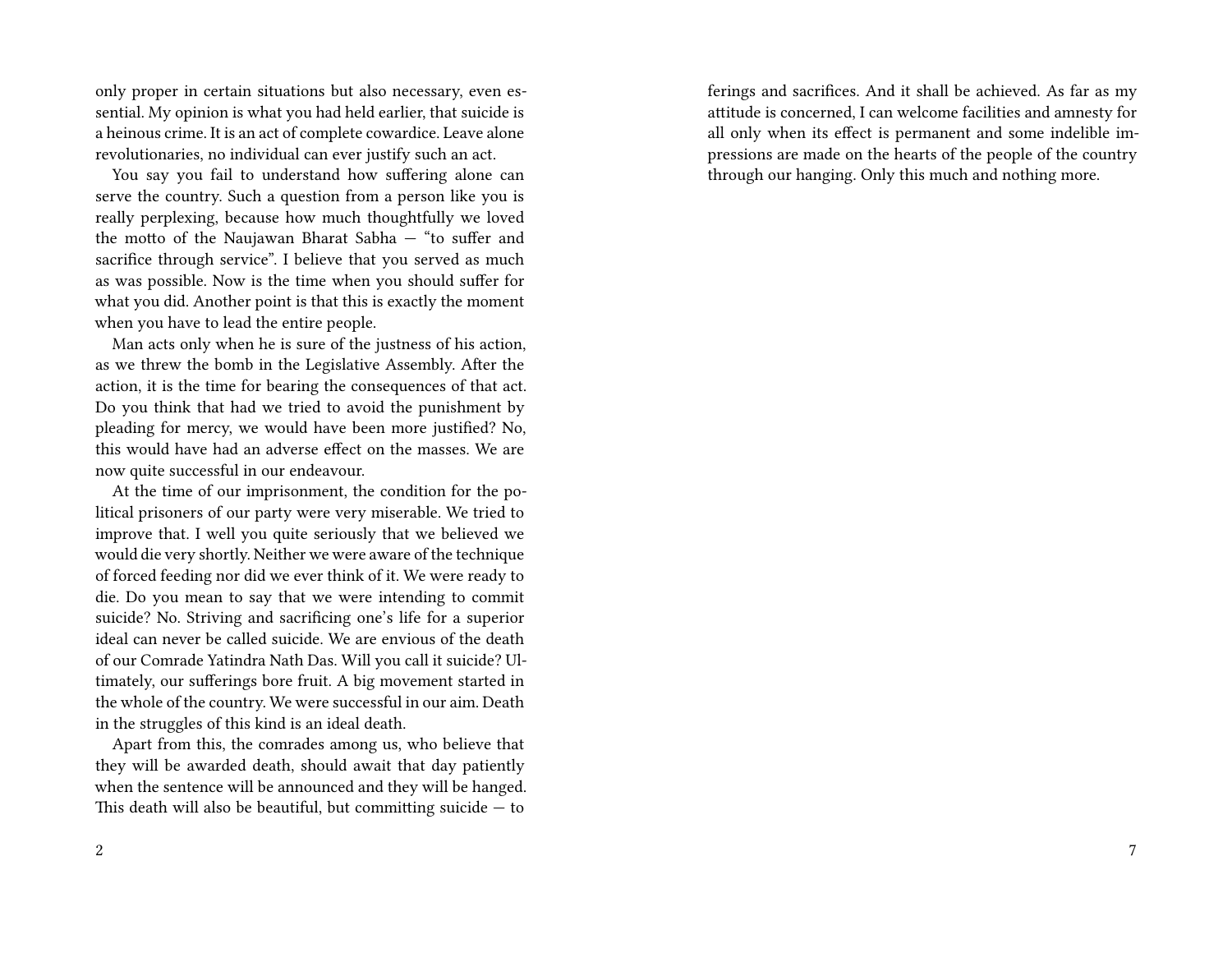you had committed suicide by taking poison), you would have served the revolutionary cause, but at this moment, even the thought of such an act is harmful to our cause.

There is just one more point which I will like to draw your attention to. We do not believe in God, hell and heaven, punishment and rewards, that is in any Godly accounting of human life. Therefore, we must think of life and death on materialist lines. When I was brought here from Delhi for the purpose of identification, some intelligence officers talked to me on this topic, in the presence of my father. They said that since I did not try to save of my life by divulging secrets, it proved the presence of an acute agony in my life. They argued that a death of this kind will be something like suicide. But I had replied that a man with beliefs and ideal like mine, could never think of dying uselessly. We want to get the maximum value for our lives. We want to serve humanity as much as possible. Particularly a man like me, whose life is nowhere sad or worried, can never think of suicide even, leave alone attempting it. The same thing I want to tell you now.

I hope you will permit me to tell you what I think about myself. I am certain of capital punishment for me. I do not expect even a bit of moderation or amnesty. Even if there is amnesty, it will not be for all, and even that amnesty will be for other only, not for us; it will be extremly restricted and burdened with various conditions. For, us neither there can be any amnesty nor it will ever happen. Even then, I wish that release calls for us should be made collection and globally. Along with that, I also wish that when the movement reaches its climax, we should be hanged. It is my wish that if at any time any honourable and fair compromise is possible, issue like our case may never obstruct it. When the fate of the country is being decided, the fate of individuals should be forgotten. As revolutionaries, we do not believe that there can be any sudden change in the attitude of our rulers, particularly in the British race. Such a surprising change is impossible without through sustained striving, sufcut short the life just to avoid some  $\text{pain} - \text{is}$  cowardice. I want to tell you that obstacles make a man perfect. Neither you nor I, rather none of us, have suffered any pain so far. That part of our life has started only now.

You will recollect that we have talked several times about realism in the Rusian literature, which is nowhere visible in our own. We highly appreciate the situations of pain in their stories, but we do not feel that spirit of suffering within ourselves. We also admire their passion and the extraordinary height of their characters, but we never bother to find out the reason. I will say that only the reference to their resolve to bear pain has produced the intensity, the suffering of pain, and this has given great depth and height to their characters and literature. We become pitiable and ridiculous when we imbibe an unreasoned mysticism in our life without any natural or substantial basis. People like us, who are proud to be revolutionary in every sense, should always be prepared to bear all the difficulties, anxieties, pain and suffering which we invite upon ourselves by the struggles initiated by us and for which we call ourselves revolutionary.

I want to tell you that in jail, and in jail alone, can a person get an occasion to study empirically the great social subjects of crime and sin. I have read some literature on this and only the jail is the proper place for the self-study on all these topics. The best parts of the self-study for one is to suffer oneself.

You know it that the suffering of political prisoners in the jails of Russia caused, in the main, the revolution in the prisonadministration after the overthrow of Czardom. Is India not in need of such persons who are fully aware of this problem and have personal experience of these things? It will not suffice to say that someone else would do it, or that many other people are there to do it. Thus, men who find it quite dishonourable and hateful to leave the revolutionary responsibilities to others should start their struggle against the existing system with total devotion. They should violate these rules but they should